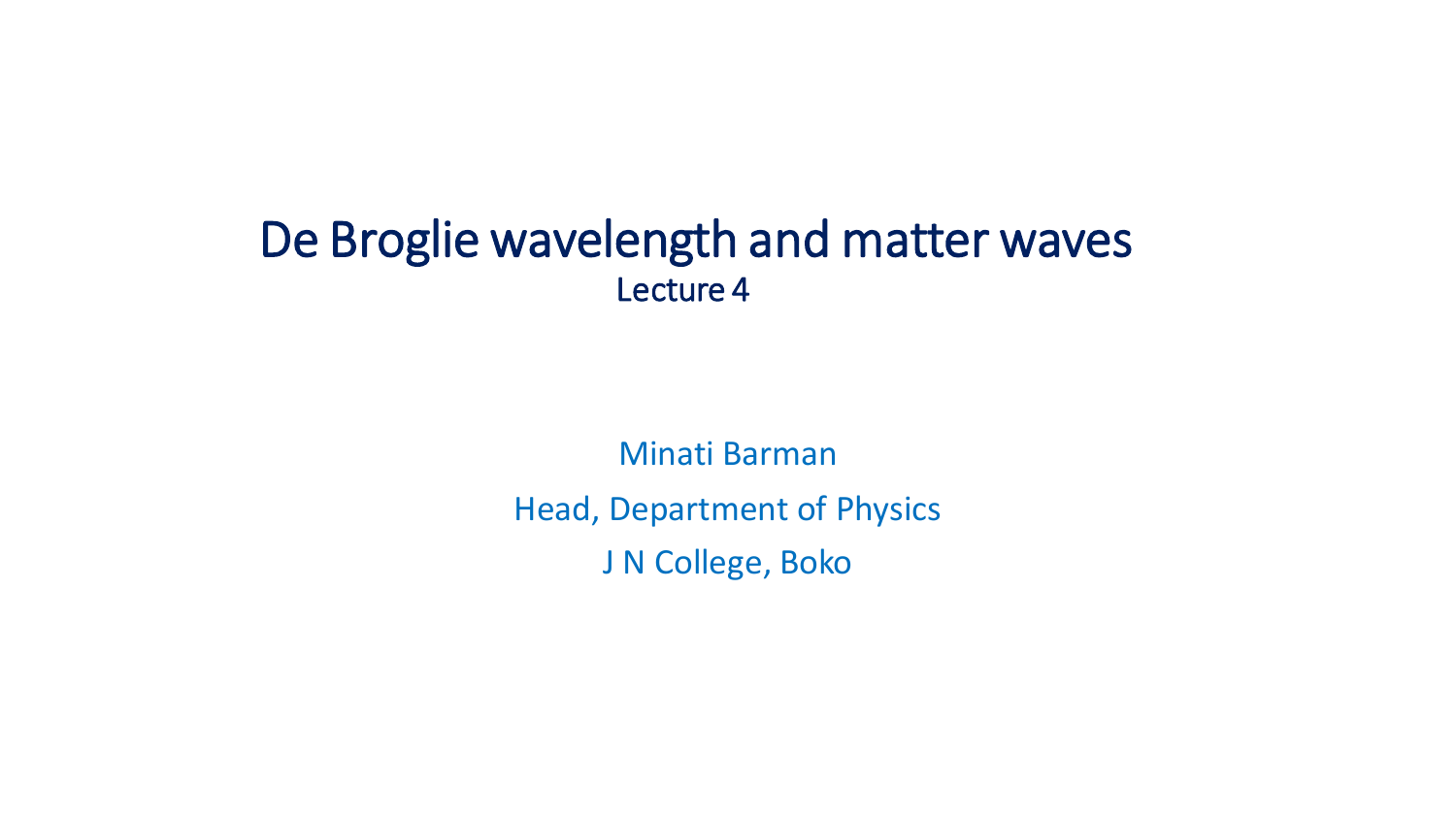## **The wave nature of matter:**

In 1905 Albert Einstein introduced the quantum theory of radiation to explain photoelectric effect and he introduced the new concept that light radiation is consisted of some small particles called photons.

With the introduction of this new theory Physicists were obliged to admit a duel nature of radiation, wave and particle. Albert Einstein Proposed that energy and mass are interconnected as a function of motion such that,

E = mc² ………………….(1)

This is called as Matter-Energy duality.

In 1924, French physicists Louis de Broglie suggested that like radiation matter has dual nature and derived an expression for wavelength of matter wave.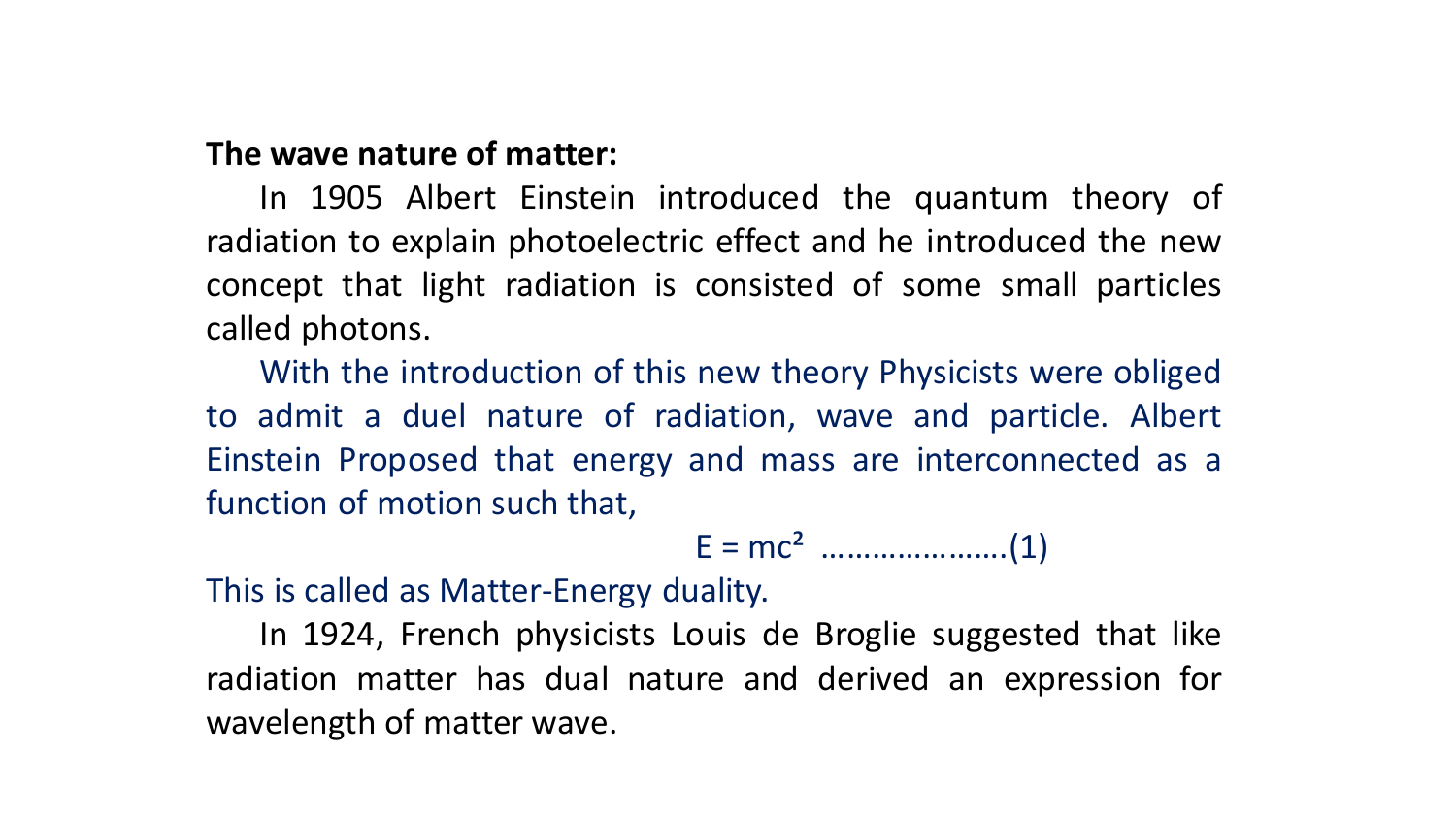The mathematical expression for wavelength of wave associated with an electron is

λ=ℎ/ …………………………(2)

Where  $\lambda$  wavelength,  $h$  Planck's constant and  $p$  momentum of the particle.

De Broglie derived the wave expression using the general equation of a standing wave system and principle of relativity.

Consider the case of an electron, as a standing wave system in the region of space occupied by the particle. At an instant  $t_{0}$ , at a point  $(x_{0}, y_{0}, z_{0})$  the periodic change for the electron wave can be written as

= ̥ 2πν ̥t ̥ …………………(3)

Where  $\varphi$  amplitude at this point and  $v$  is the frequency of the matter wave as observed by an observer at rest with respect to the particle.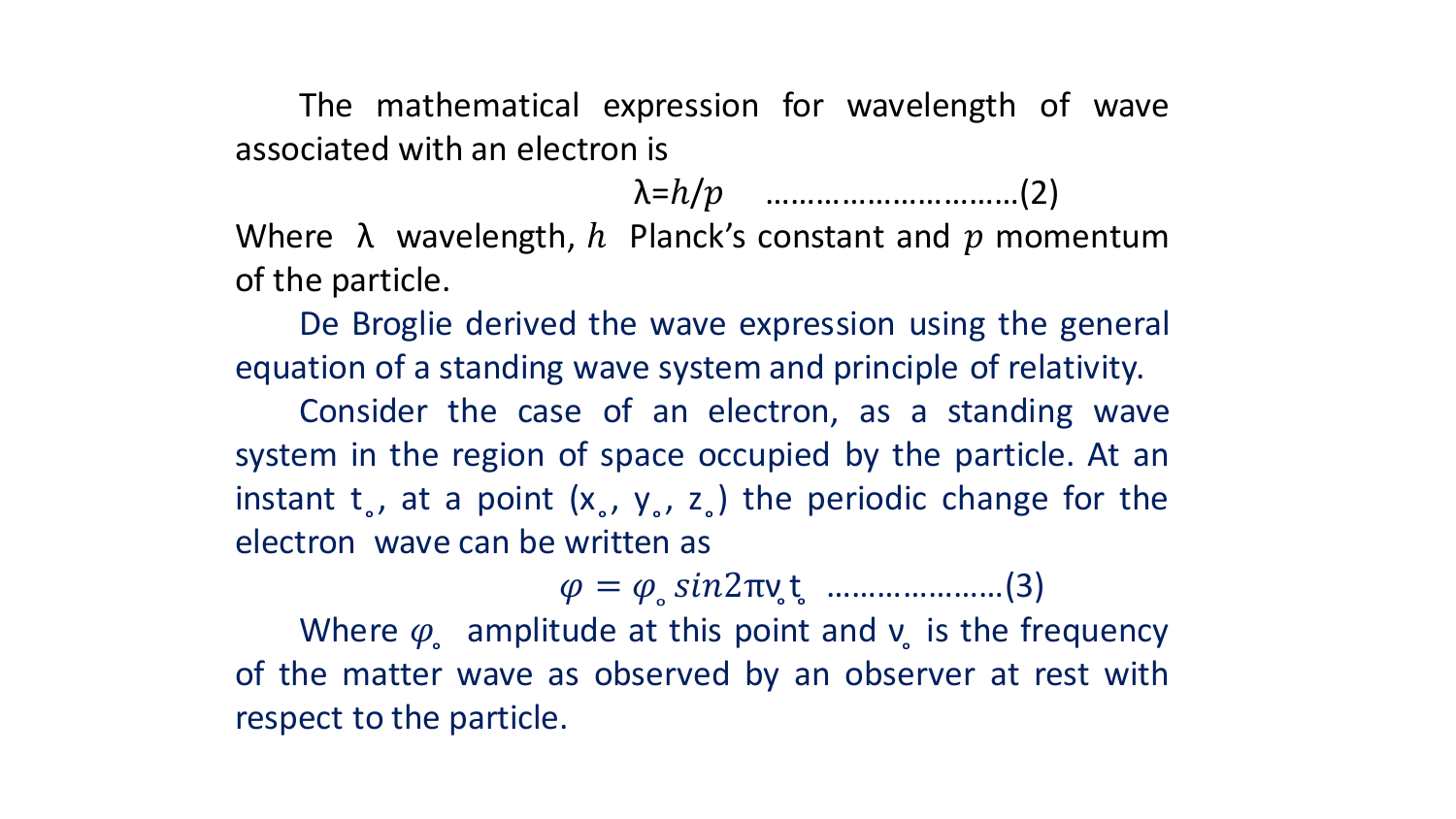## Now applying relativistic transformation equation for t we have

$$
t_{\rm c} = \frac{t - vx/c^2}{\sqrt{1 - \frac{v^2}{c^2}}}
$$
  
 
$$
\therefore \varphi = \varphi_{\rm c} \sin 2\pi v_{\rm o} \frac{t - vx/c^2}{\sqrt{(1 - v^2/c^2)}} \quad ....... (4)
$$

The standard wave equation is

$$
y = A \sin \frac{2\pi}{T} (t - x/u)
$$
 ....... (5)

Where A is the amplitude, T time period and u velocity of the wave along x axis.

Comparing equation (4) and (5) we get

 u = ²/v ………………………………………(6) and  $\frac{1}{x}$  $T$  = ̥ √(1−²/²) = ν …………...............(7) From Einstein famous mass energy relation we have  $E = m_c c^2 = h v_c$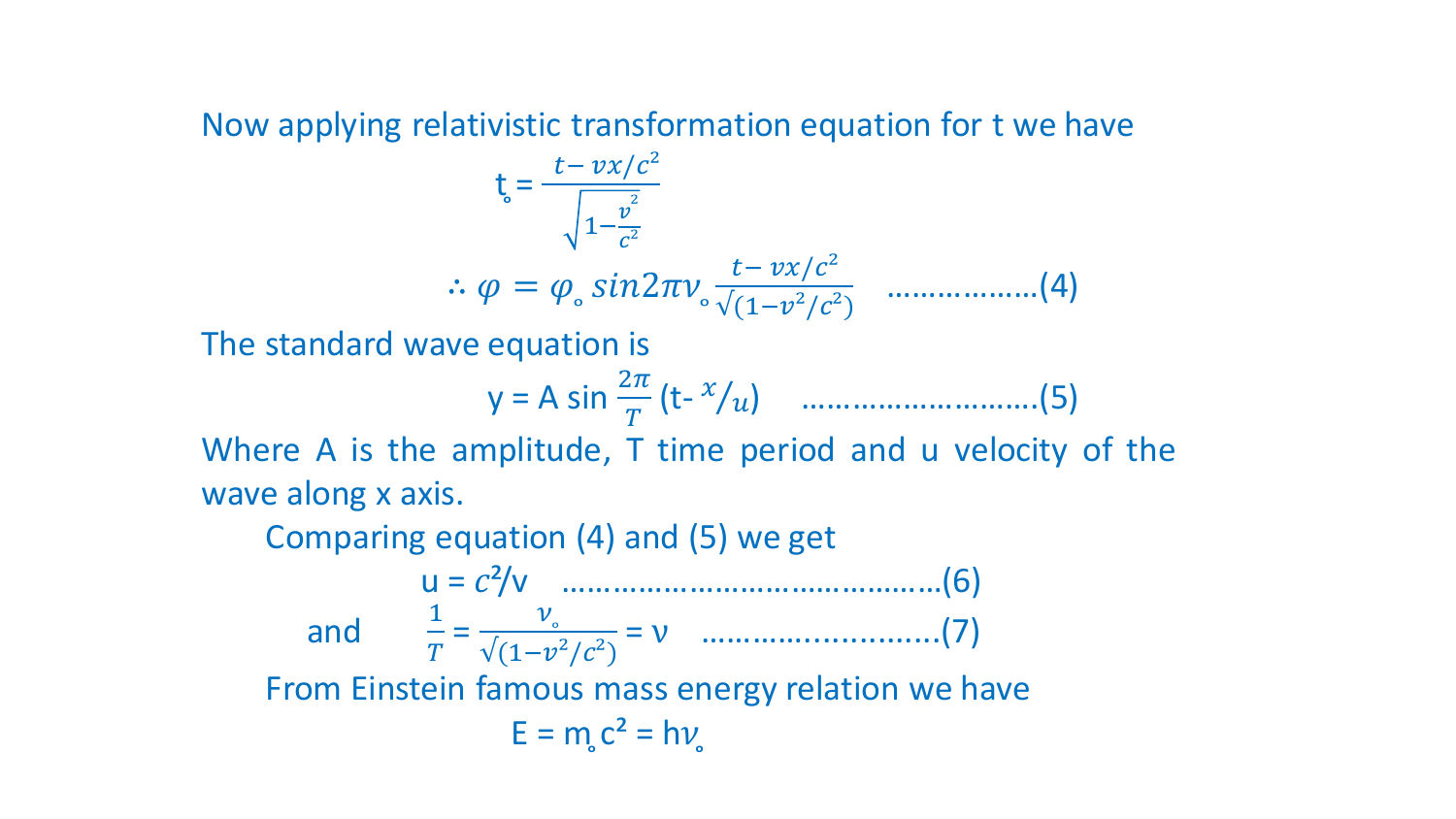$$
v_{\circ} = \frac{m_{\circ}c^2}{h}
$$
  
\n
$$
v = \frac{m_{\circ}c^2}{h\sqrt{(1-\frac{v^2}{c^2})}}
$$
  
\nSince  $m = \frac{m_{\circ}}{\sqrt{(1-\frac{v^2}{c^2})}}$  therefore  $v = \frac{mc^2}{h}$  .........(8)  
\nNow from equation (6) and (8) we have  
\n
$$
\lambda = \frac{velocity}{frequency}
$$
  
\n
$$
= \frac{u}{v} = \frac{c^2/v}{mc^2/h} = \frac{h}{mv}
$$
  
\n
$$
\lambda = \frac{h}{p}
$$
 .........(9)

Equation (9) is the expression for de Broglie wavelength for matter wave which is the ratio of Planck's constant h to the momentum mv of the particle.